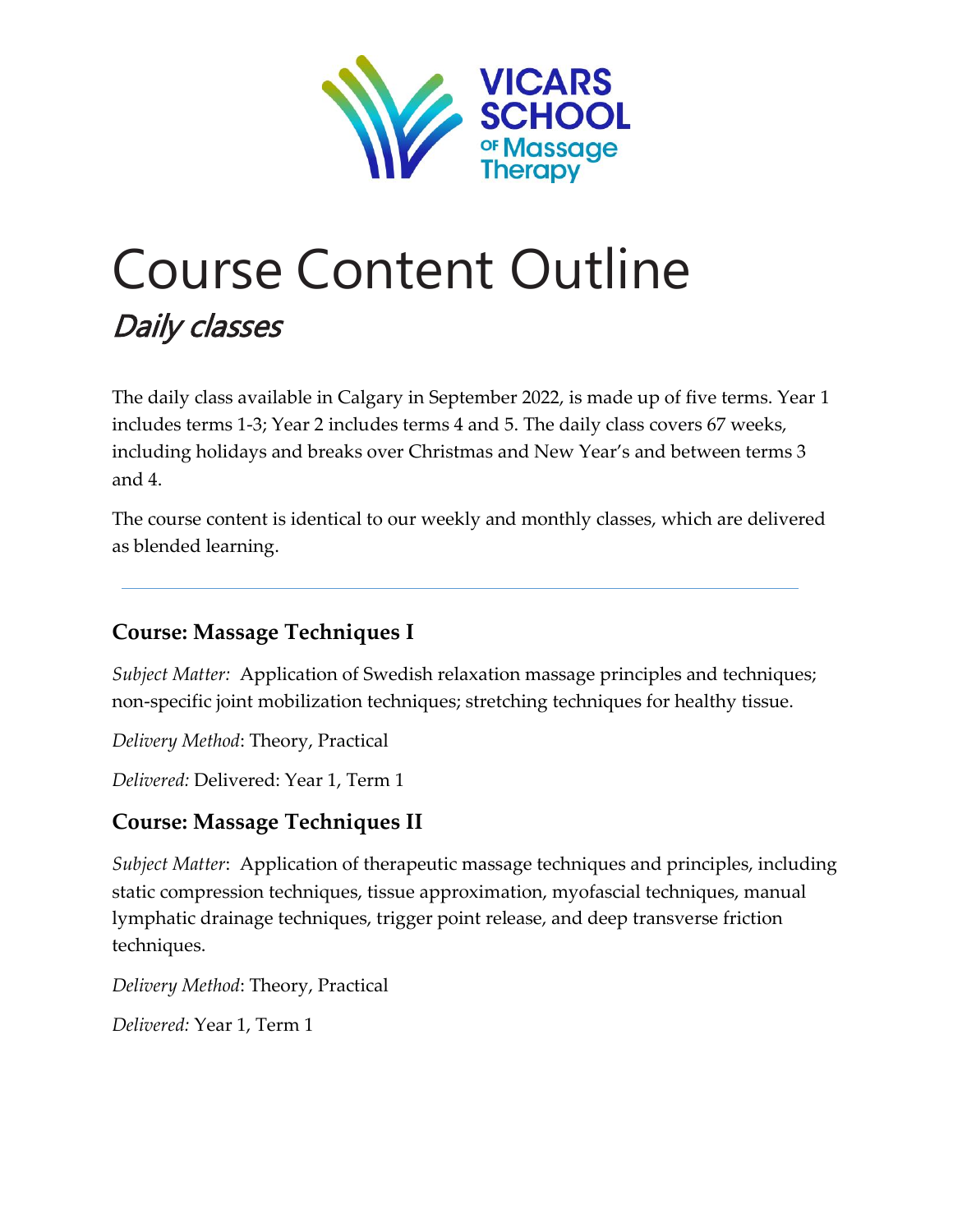## **Course: Palpatory Anatomy and Kinesiology**

*Subject Matter:* Manual identification of bones and bony landmarks of musculoskeletal system. Origins, insertions, actions, and accessory structures of the musculoskeletal system. Identification and practical application of active, passive, and resisted movements of major joints.

*Delivery Method*: Theory, Practical

*Delivered:* Year 1, Term 1

## **Course: Nerve Pathways**

*Subject Matter*: Identification of major nerve plexuses and associated muscles.

*Delivery Method*: Theory, Practical

*Delivered:* Year 1, Term 1

## **Course: Stretch and Strengthen**

*Subject Matter*: Principles and practical application of stretch and strengthen techniques for major muscle groups in healthy clients.

*Delivery Method*: Theory, Practical

*Delivered:* Year 1, Term 2

## **Course: Pharmacology**

*Subject Matter*: Overview of pharmacology, including drug mechanisms of action, effects, routes of admission and commonly prescribed drug classifications as well as contraindications and considerations for massage therapy.

*Delivery Method*: Theory

*Delivered:* Year 1, Term 3

## **Course: Medical Terminology**

*Subject Matter*: The terminology of science and medicine; pronunciation and etymology of scientific and medical terms.

*Delivery Method*: Theory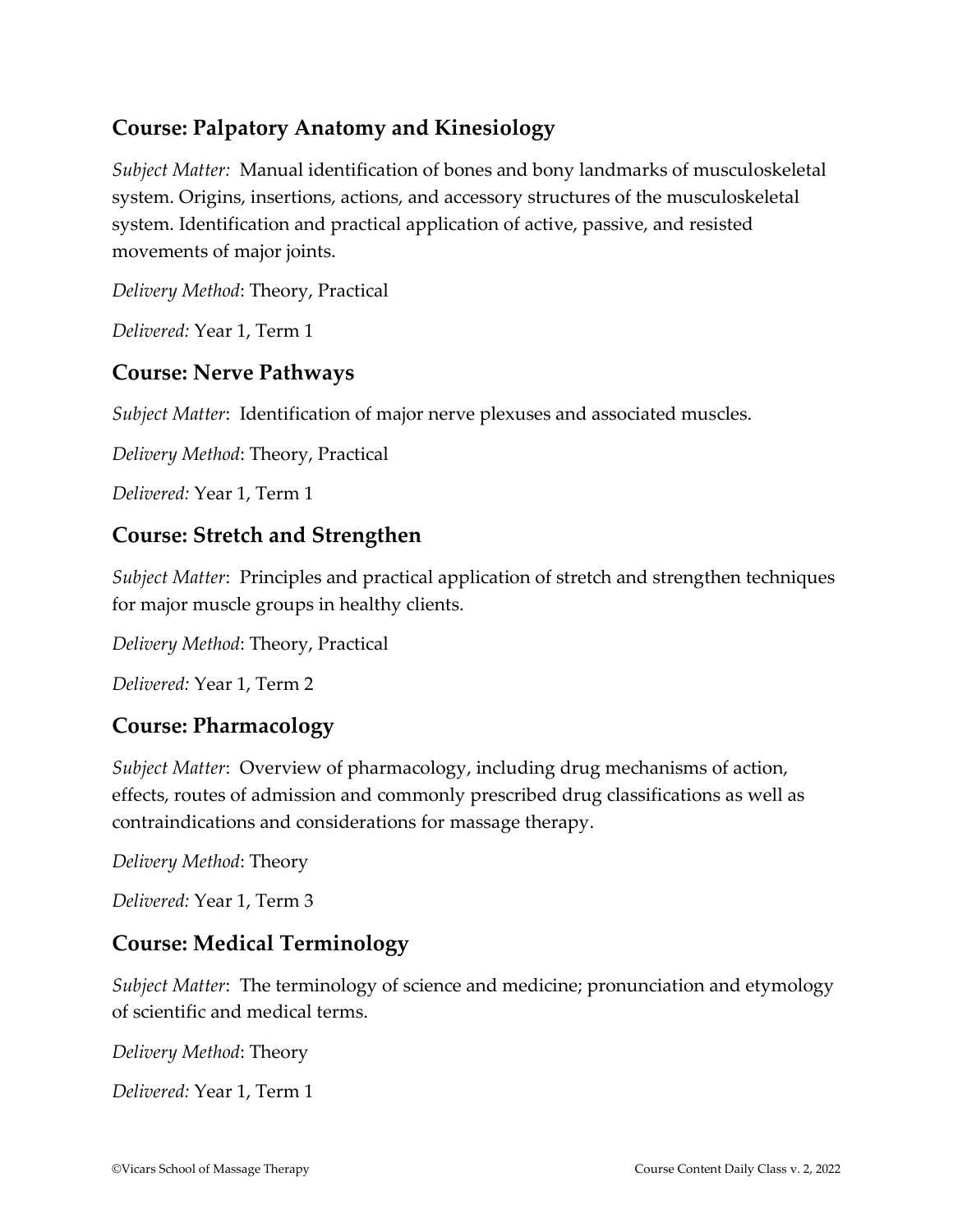## **Course: Vital Signs**

*Subject Matter*: Manual identification of major pulse points and blood pressure evaluation.

*Delivery Method*: Theory, Practical

*Delivered:* Year 1, Term 2

## **Course: Adjunctive Therapies**

*Subject Matter*: Student-led research and presentations about adjunctive therapeutic modalities.

*Delivery Method*: Theory; Presentation

*Delivered:* Year 1, Term 2

#### **Course: Infection Control**

*Subject Matter*: Rationale for and implementation of hygiene and infection control in a clinical massage setting.

*Delivery Method*: Theory, Practical

*Delivered:* Year 1, terms 1 and 3

#### **Course: Emergency Preparedness**

*Subject Matter*: Recognition of situations requiring immediate response during a medical emergency in a clinical massage setting.

*Delivery Method*: Theory

*Delivered:* Year 1, Term 1

## **Course: Massage Clinic Equipment and Supplies**

*Subject Matter*: Analysis of standard massage equipment and accessories, design of massage space, and maintenance of equipment.

*Delivery Method*: Theory, Practical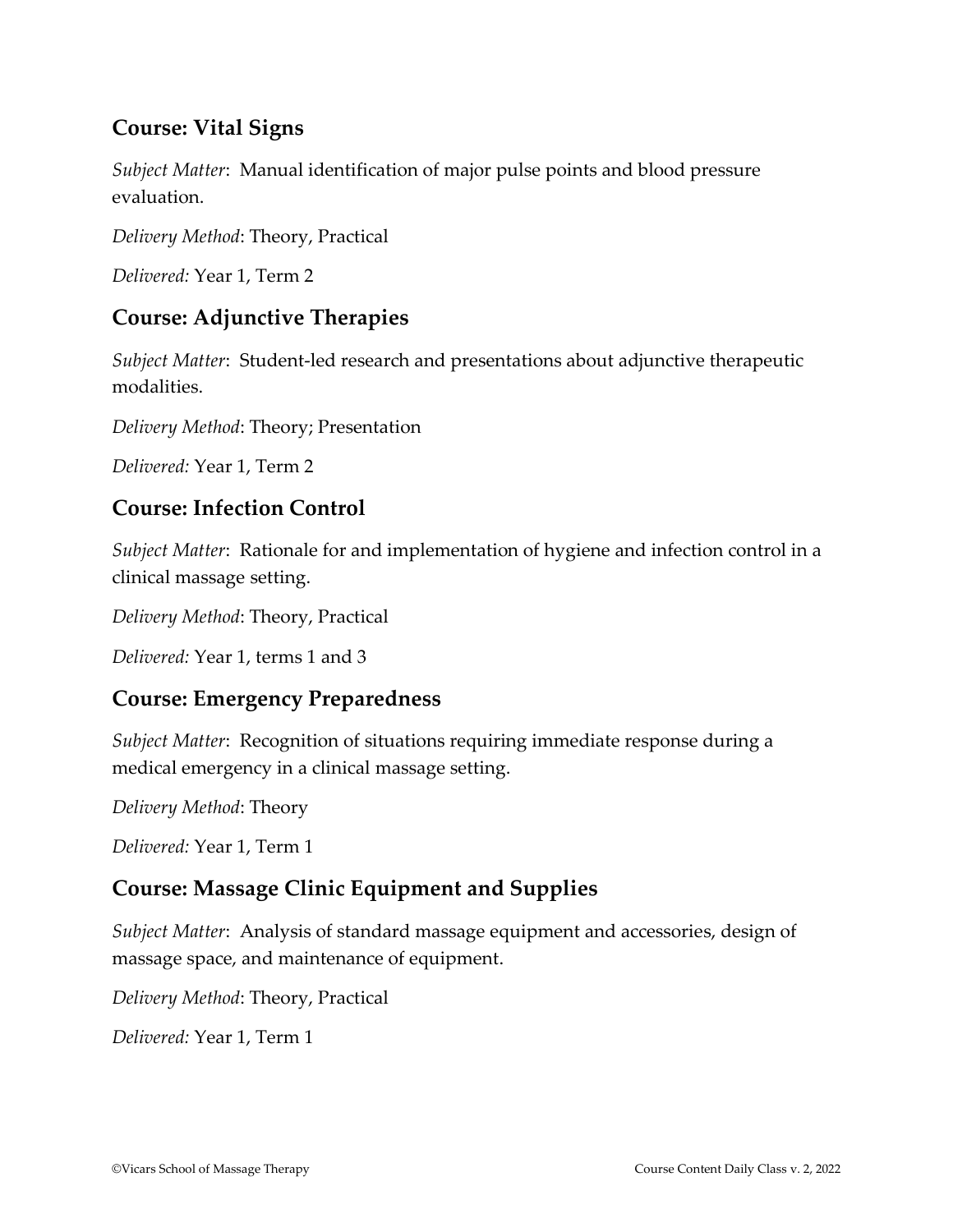## **Course: Body Mechanics**

*Subject Matter*: Analysis of biomechanics and implementation of correct body alignment during massage.

*Delivery Method*: Theory, Practical

*Delivered:* Year 1, Term 1

## **Course: Self-Care**

*Subject Matter*: Use of self-care techniques to support the health, strength, and stamina of the massage therapist.

*Delivery Method*: Theory, Practical

*Delivered:* Year 1, Term 1

## **Course: Indications and Contraindications**

*Subject Matter*: The circumstances that make a treatment advisable, the circumstances that make a particular treatment inadvisable, or what modifications may be necessary to perform a treatment.

*Delivery Method*: Theory, Practical

*Delivered:* Year 1, Term 1

## **Course: Special Populations**

*Subject Matter*: Recognition of the needs of clients in different stages of their lives, including pregnant clients and clients with physical challenges and health-related issues.

*Delivery Method*: Theory, Practical

*Delivered:* Year 1, Term 1

#### **Course: Draping**

*Subject Matter*: Use of cloth drapes and various bolsters to provide a protective barrier between equipment and a client's skin, maintain client modesty and security, and provide client warmth.

*Delivery Method*: Theory, Practical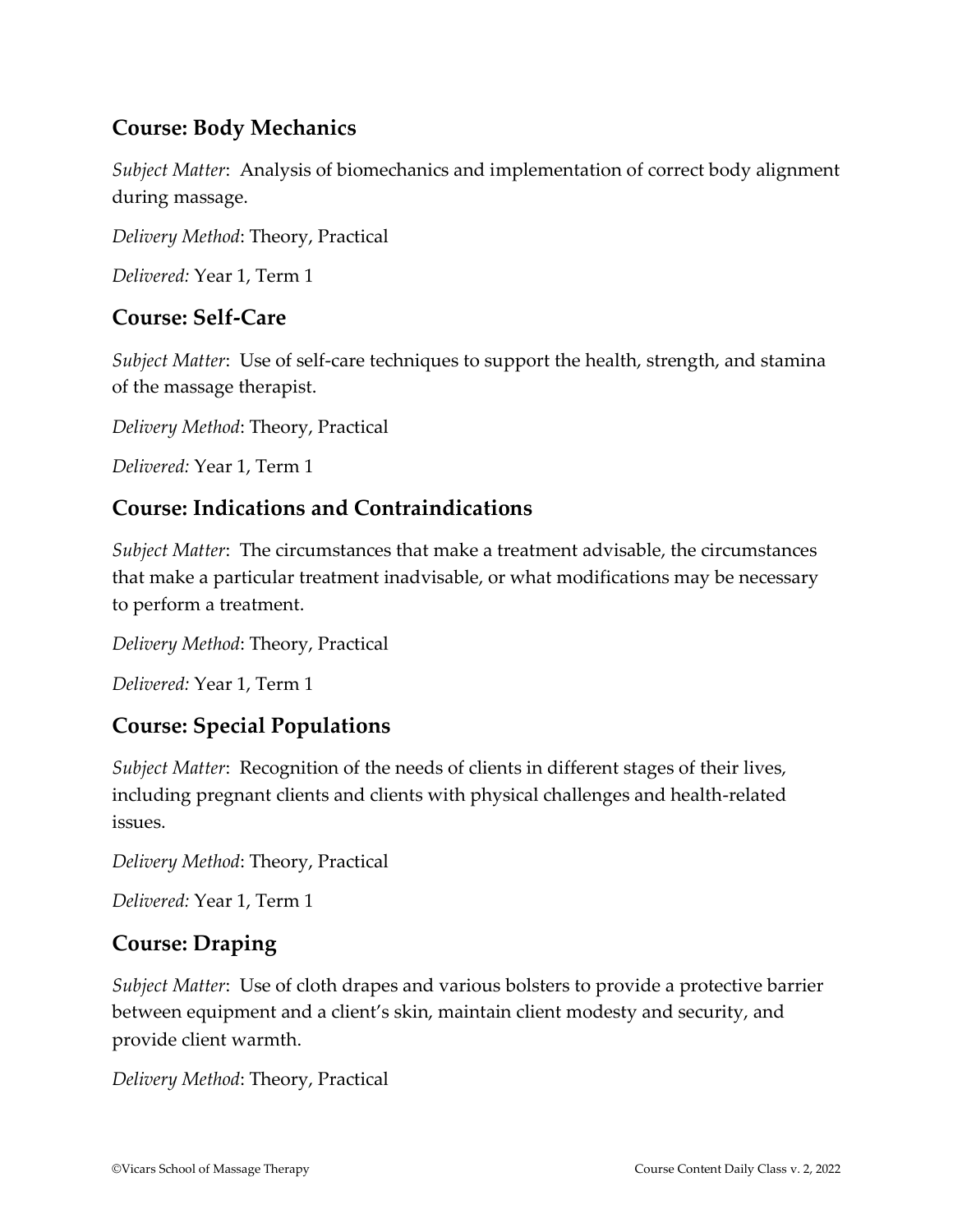*Delivered:* Year 1, Term 1

## **Course: Client Positioning**

*Subject Matter*: Application of client positioning during massage to promote comfort, relaxation, optimize therapist body mechanics, and provide access to targeted areas.

*Delivery Method*: Theory, Practical

*Delivered:* Year 1, Term 1

#### **Course: Nutrition**

*Subject Matter*: Evaluation of how the body takes in and uses food and how to obtain proper nutrition to provide energy, growth, and repair for the body.

*Delivery Method*: Theory

*Delivered:* Year 1, Term 1

#### **Course: Stress Management for Therapists**

*Subject Matter*: Investigation of strategies for stress management for the massage therapist in an overall health program.

*Delivery Method*: Theory, Practical

*Delivered:* Year 1, Term 1

#### **Course: Seated Massage**

*Subject Matter*: Application of massage techniques while the client is sitting erect or reclining.

*Delivery Method*: Theory, Practical

*Delivered:* Year 1, Term 2

#### **Course: Infant Massage**

*Subject Matter*: The massage techniques that can be used to create a nurturing and bonding experience between infant and caregiver.

*Delivery Method*: Theory, Practical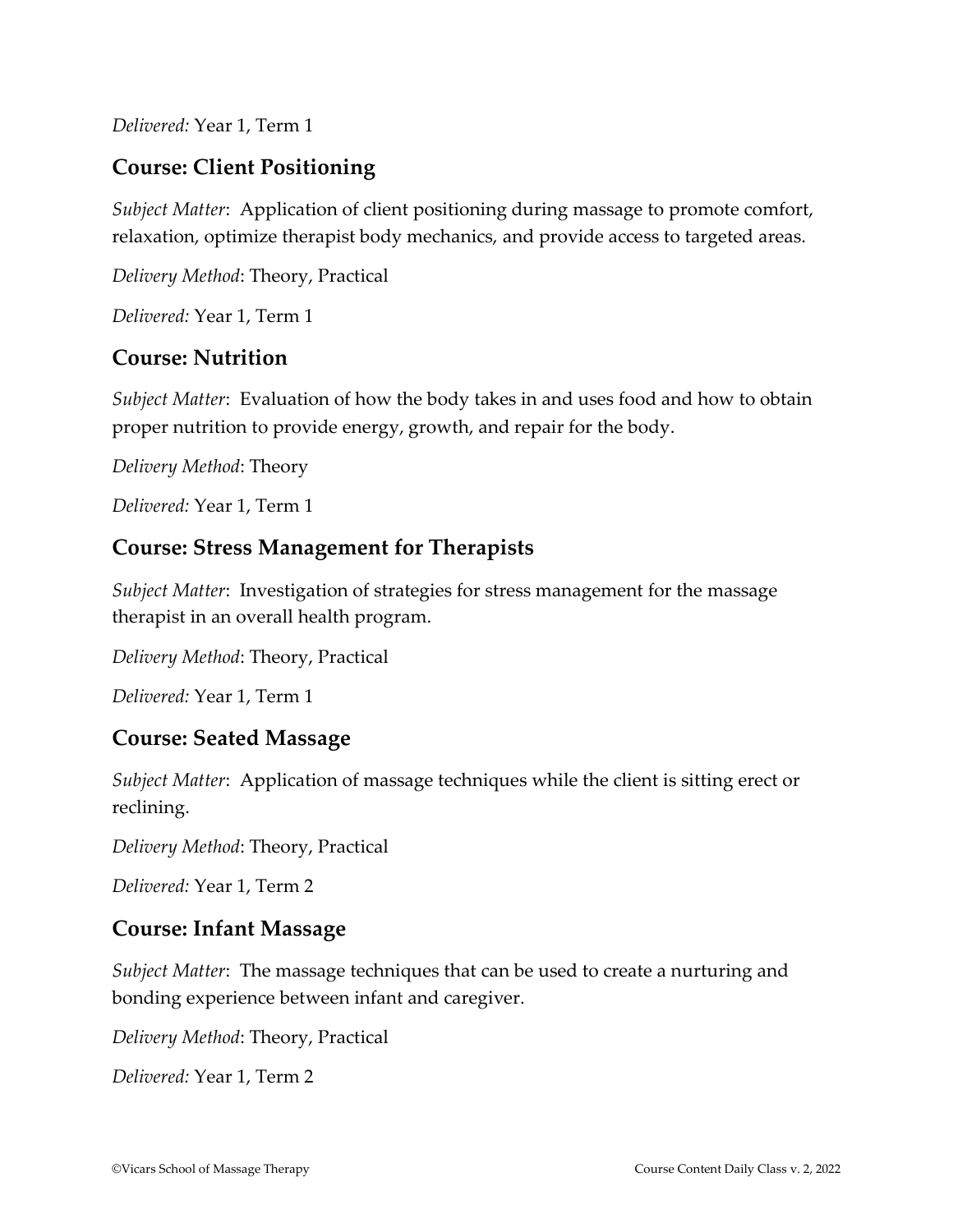## **Course: Hydrotherapy**

*Subject Matter*: Application of the external therapeutic use of all forms of water, focused on a therapeutic outcome.

*Delivery Method*: Theory, Practical

*Delivered:* Year 1, Term 2

#### **Course: Assessment I**

*Subject Matter*: The rationale and steps to provide the framework for interpreting the results of an orthopedic assessment

*Delivery Method*: Theory, Practical

*Delivered:* Year 1, Term 2

## **Course: Clinical Treatment Planning I**

*Subject Matter*: The process of planning and documenting an outcome-based relaxation treatment according to predetermined goals, intake information, and current health status.

*Delivery Method*: Theory, Practical

*Delivered:* Year 1, Term 2

## **Course: Therapeutic Relationship**

*Subject Matter*: Analysis of the interpersonal skills necessary for developing an effective therapeutic relationship with a client. The course covers: ethical behavior; professional boundaries; confidentiality; conflict resolution; business ethics; and appropriate body work on survivors of sexual abuse.

```
Delivery Method: Theory, Practical
```
*Delivered:* Year 1, Term 1

## **Course: Case Report I**

*Subject Matter*: An outcome-based approach to establish a therapeutic relationship with one client and document their quality of life for the duration of the report. The focus of the outcome is relaxation and wellness.

*Delivery Method*: Theory, Practical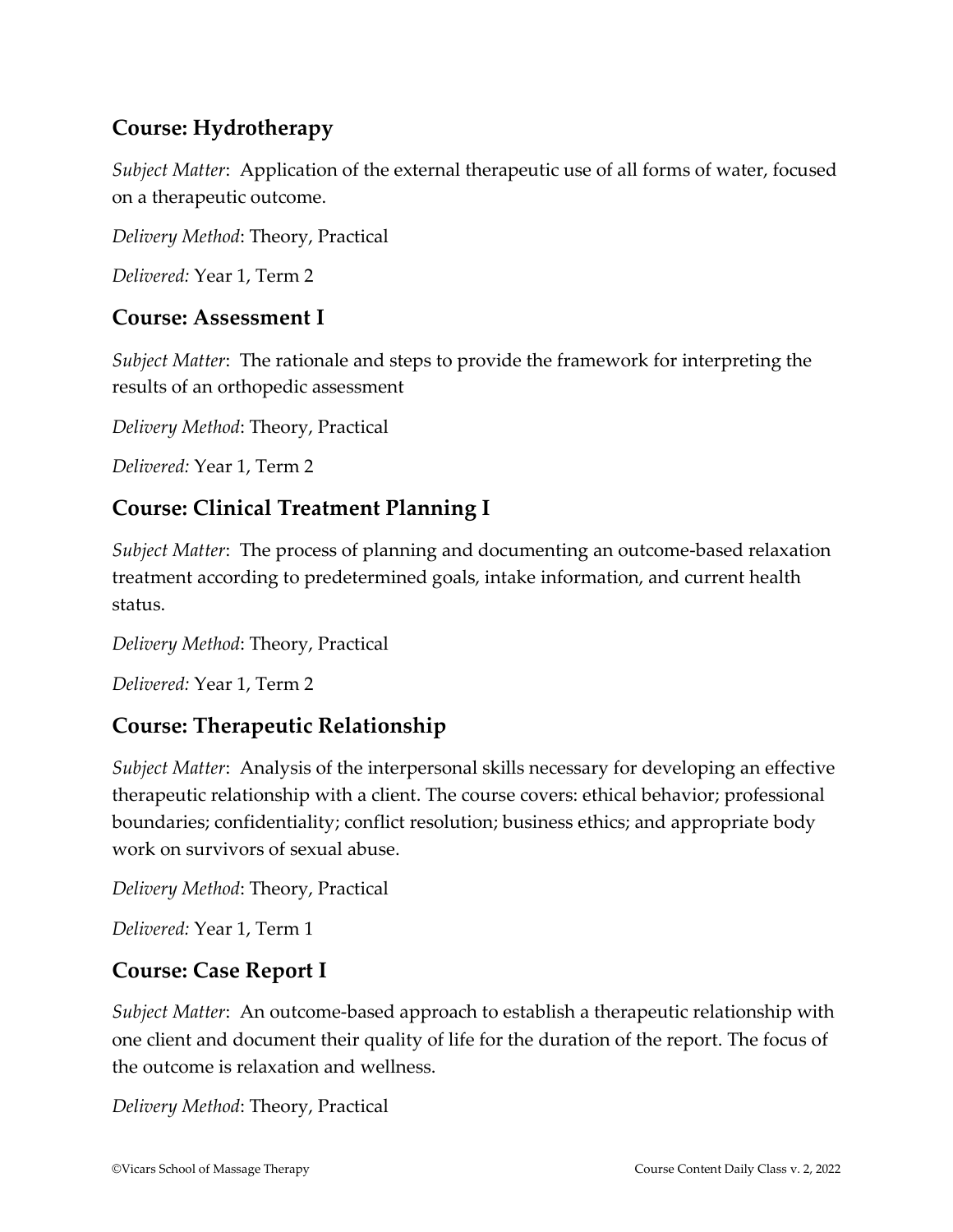*Delivered:* Year 1, Term 2

#### **Course: Research**

*Subject Matter*: Analysis of the types of research, research articles, and research literacy that lead to understanding how massage therapy affects the physiology and psychology of the client.

*Delivery Method*: Theory

*Delivered:* Year 2, Term 4

## **Course: First Aid and CPR Level C**

*Subject Matter*: First Aid and CPR Level C. Each student is responsible for arranging and completing this training on their own, no later than the end of Term 1 when students begin working with the public.

*Delivery Method*: Theory, Practical

*Delivered:* Year 1, Term 1

## **Course: Massage Techniques III**

*Subject Matter*: Application of the therapeutic principles of joint play techniques.

*Delivery Method*: Theory, Practical

*Delivered:* Year 1, Term 2

#### **Course: Remedial Exercise**

*Subject Matter*: Application of range-of-motion, stretch, and strengthening techniques focused on a therapeutic outcome.

*Delivery Method*: Theory, Practical

*Delivered:* Year 2, Term 4

#### **Course: Assessment II**

*Subject Matter*: The interpretation of an orthopedic assessment, building on the steps learned in Assessment I.

*Delivery Method*: Theory, Practical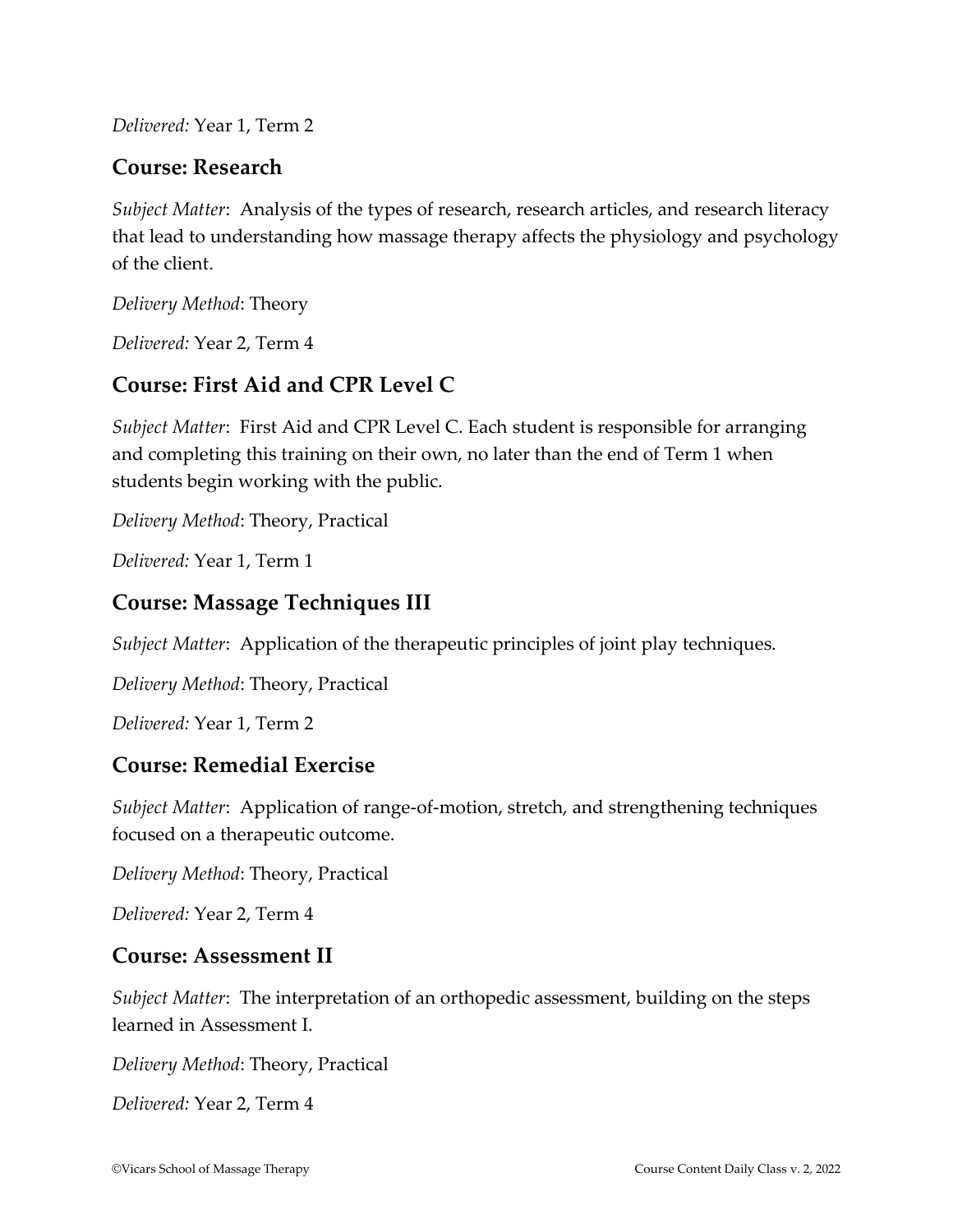## **Course: Treatment Strategies**

*Subject Matter*: An outcome-based approach to strategies and treatment foundations. Techniques are applied in a manner consistent with client presentation of signs and symptoms, indications, and contraindications. Students learn strategies for monitoring and adapting treatment and self-care to client response.

*Delivery Method*: Theory, Practical

*Delivered:* Year 1, Term 2

## **Course: Clinical Treatment Planning II**

*Subject Matter*: The process of planning and documenting an outcome-based therapeutic treatment according to client interview, orthopedic assessment, goals, and current health status for specific orthopedic pathologies.

*Delivery Method*: Theory, Practical

*Delivered:* Year 2, Term 4

#### **Course: Case Report II**

*Subject Matter*: An outcome-based approach to the treatment of one client over a period of several months and presenting the results as a written document and an oral presentation. This project draws from every aspect of the program.

*Delivery Method*: Theory, Practical

*Delivered:* Year 2, Terms 4 and 5

#### **Course: Business**

*Subject Matter:* This course introduces all aspects of operating an effective massage business, including marketing, accounting, and finance.

*Delivery Method*: Theory, Practical

*Delivered:* Year 1, Term 2

## **Core Science Courses**

The following courses are completed through directed interactive online work and reinforced in the classroom through lectures.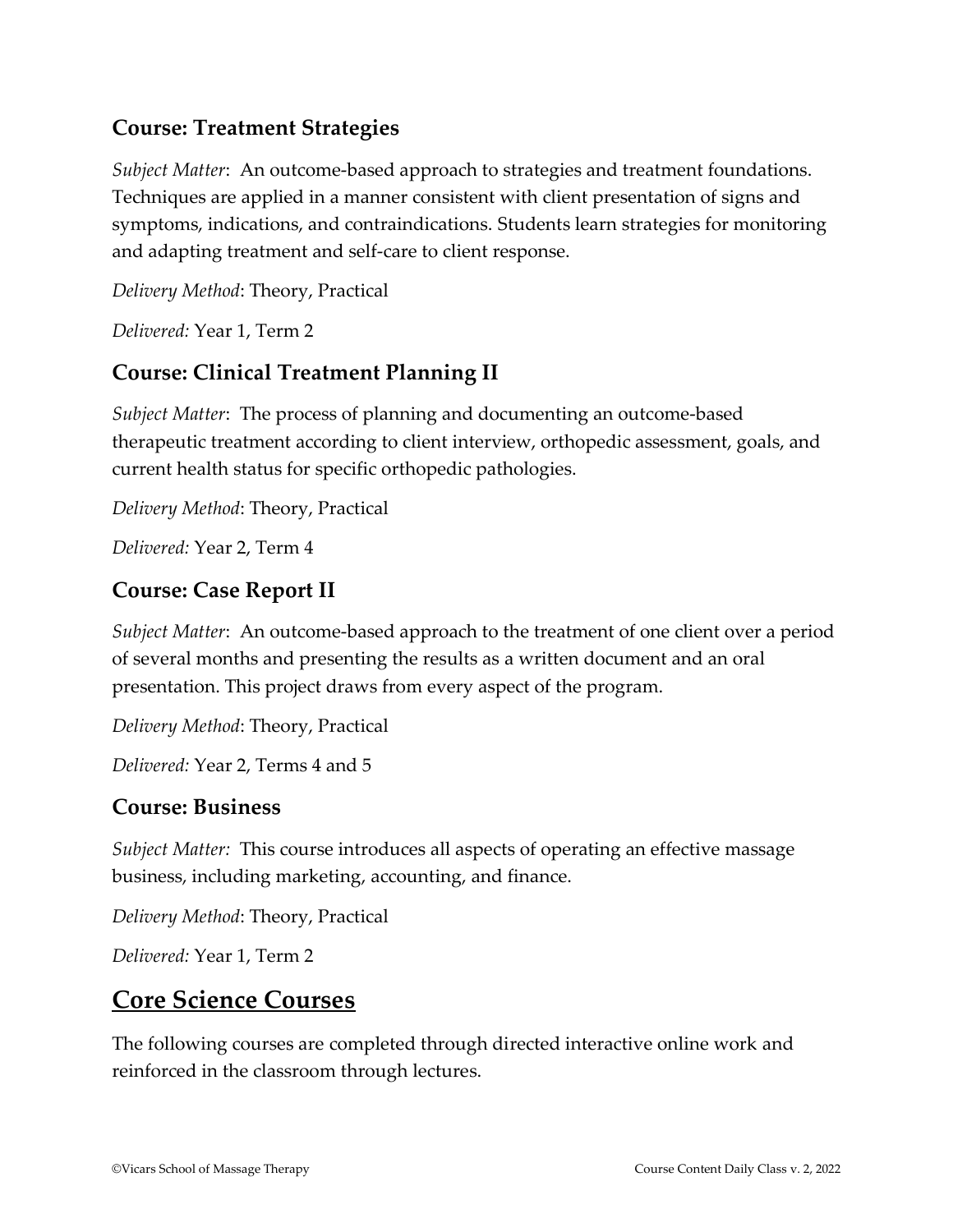## **Course: Anatomy and Physiology**

*Subject Matter:* The branches of science that study the structures and functions of the normal human body, which leads to a foundation for understanding the relationship between these two closely related subjects.

*Delivery Method*: Theory

*Delivered:* Year 1, Terms 1 and 2

## **Course: Pathology**

*Subject Matter:* The blending of knowledge of anatomy and physiology with the mechanisms of disease along with skillful observation and palpation, a wide range of massage techniques, critical thinking skills, and client safety.

*Delivery Method*: Theory

*Delivered:* Year 1, Term 3; Year 2, Term 4

## **Supervised Clinical Experience Courses**

In the following courses, Vicars students practice their clinical skills on members of the public in a safe, supervised environment. Students carry out all the steps of a complete massage, including interview, assessment, treatment, and assigning homecare. Each student will complete a minimum of 332 hours of supervised clinical experience.

## **Course: Public Clinic I**

*Subject Matter*: Practical application of theory and techniques learned in the context of a therapeutic relationship and relaxation massage treatments in a supervised clinical experience.

*Delivery Method*: Theory, Practical

*Delivered:* Year 1, Term 2

## **Course: Public Clinic II**

*Subject Matter*: Practical application of skills learned in Public Clinic I, and including assessment and clinical treatment planning, to apply to special population clients with diagnosed conditions that are not necessarily musculoskeletal in nature, and volunteer massage at a variety of outreach community and sporting events. This is a Supervised Clinical Experience.